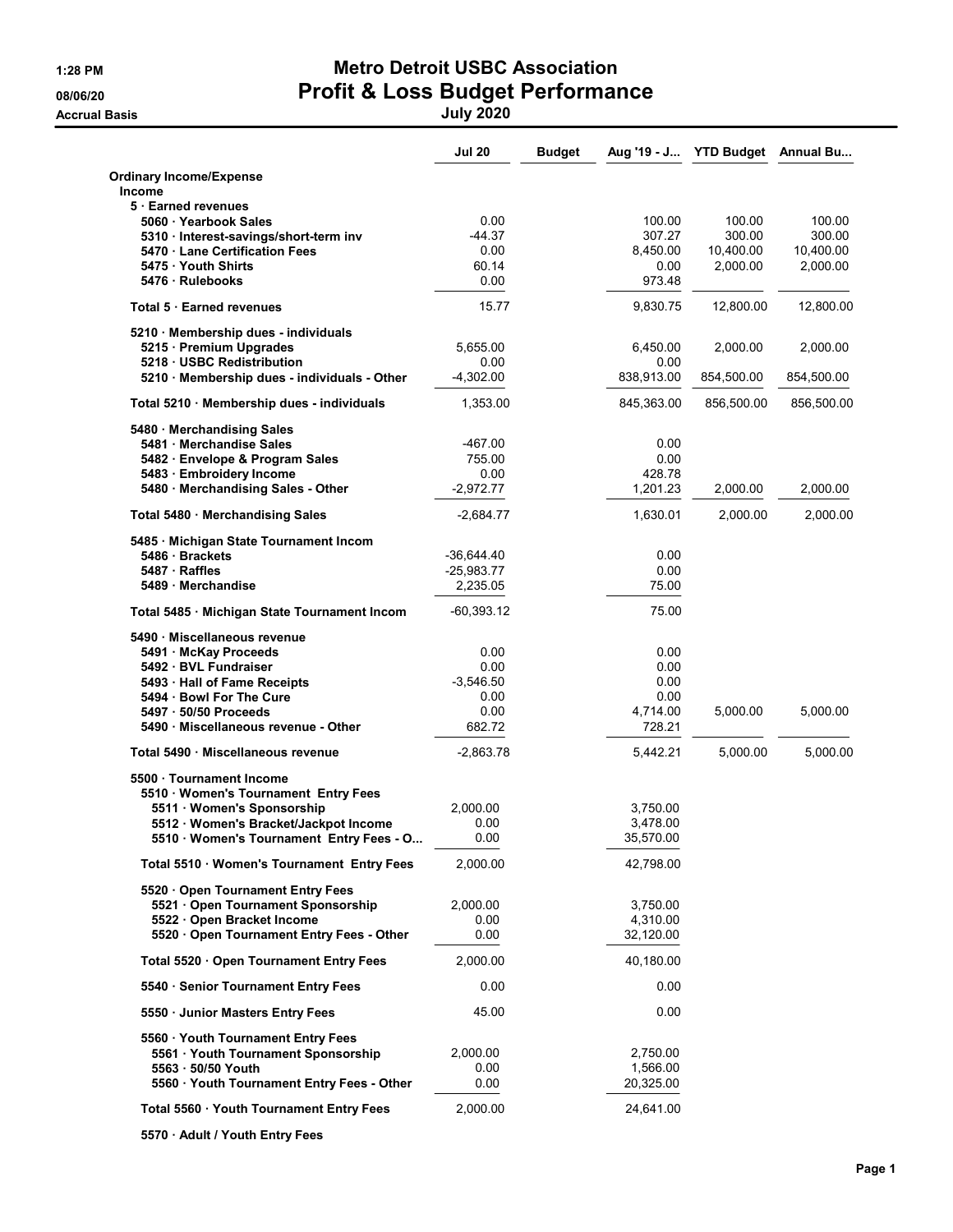### 1:28 PM Metro Detroit USBC Association 08/06/20 **Profit & Loss Budget Performance** Accrual Basis July 2020

|                                                                                                                                                                                                                                                                         | <b>Jul 20</b>                                                          | <b>Budget</b> |                                                                                    | Aug '19 - J YTD Budget Annual Bu                |                                                 |
|-------------------------------------------------------------------------------------------------------------------------------------------------------------------------------------------------------------------------------------------------------------------------|------------------------------------------------------------------------|---------------|------------------------------------------------------------------------------------|-------------------------------------------------|-------------------------------------------------|
| 5573 - 50/50 Adult Youth<br>5570 · Adult / Youth Entry Fees - Other                                                                                                                                                                                                     | 0.00<br>0.00                                                           |               | 614.00<br>4,610.00                                                                 |                                                 |                                                 |
| Total 5570 · Adult / Youth Entry Fees                                                                                                                                                                                                                                   | 0.00                                                                   |               | 5,224.00                                                                           |                                                 |                                                 |
| 5580 Queens Tournament Entry Fees<br>5581 · Queens Sponsorship<br>5582 · Queens Bracket Income<br>5580 · Queens Tournament Entry Fees - Other                                                                                                                           | 1,500.00<br>0.00<br>0.00                                               |               | 1,500.00<br>114.00<br>2,220.00                                                     |                                                 |                                                 |
| Total 5580 · Queens Tournament Entry Fees                                                                                                                                                                                                                               | 1,500.00                                                               |               | 3,834.00                                                                           |                                                 |                                                 |
| 5590 · Masters Tournament Entry Fees<br>5591 · Masters Sponsorship<br>5592 · Masters Bracket Income<br>5590 · Masters Tournament Entry Fees - Oth                                                                                                                       | 1,500.00<br>0.00<br>0.00                                               |               | 1,500.00<br>530.00<br>12,060.00                                                    |                                                 |                                                 |
| Total 5590 · Masters Tournament Entry Fees                                                                                                                                                                                                                              | 1,500.00                                                               |               | 14,090.00                                                                          |                                                 |                                                 |
| 5600 · Sr Masters Tournament Entry Fee<br>5601 · Sr Masters Sponsorship<br>5602 Sr Masters Bracket Income<br>5600 · Sr Masters Tournament Entry Fee - O                                                                                                                 | 1,500.00<br>0.00<br>0.00                                               |               | 1,500.00<br>620.00<br>11,760.00                                                    |                                                 |                                                 |
| Total 5600 · Sr Masters Tournament Entry Fee                                                                                                                                                                                                                            | 1,500.00                                                               |               | 13,880.00                                                                          |                                                 |                                                 |
| 5610 · Super Sr Masters Entry Fees<br>5611 · Super Sr Masters Sponsorship<br>5612 · Super Sr Masters Bracket Income<br>5610 · Super Sr Masters Entry Fees - Other                                                                                                       | 1,500.00<br>0.00<br>0.00                                               |               | 1,500.00<br>405.00<br>8,000.00                                                     |                                                 |                                                 |
| Total 5610 · Super Sr Masters Entry Fees                                                                                                                                                                                                                                | 1,500.00                                                               |               | 9,905.00                                                                           |                                                 |                                                 |
| 5620 · 500 Club Tournament Entry Fees                                                                                                                                                                                                                                   | 0.00                                                                   |               | 2,486.00                                                                           |                                                 |                                                 |
| 5660 Women's Series<br>5661 · Women's Series events<br>5668 Women's Series Brackets<br>5669 · Women's Series 50/50<br>5670 · Women's Series Sponsorship<br>5673 · Men's Series<br>5674 · Men's Series brackets<br>5675 · Men's Series 50/50<br>5676 Mixed Baker Doubles | $-315.00$<br>0.00<br>0.00<br>500.00<br>-135.00<br>0.00<br>0.00<br>0.00 |               | 5,915.00<br>600.00<br>205.00<br>500.00<br>9,445.00<br>567.00<br>207.00<br>3,910.00 |                                                 |                                                 |
| Total 5660 · Women's Series                                                                                                                                                                                                                                             | 50.00                                                                  |               | 21,349.00                                                                          |                                                 |                                                 |
| Total 5500 · Tournament Income                                                                                                                                                                                                                                          | 12.095.00                                                              |               | 178,387.00                                                                         |                                                 |                                                 |
| 5680 · Michigan State Tournaments<br>5681 Michigan State Masters<br>5682 · Michigan State Senior Masters                                                                                                                                                                | 0.00<br>0.00                                                           |               | 0.00<br>0.00                                                                       |                                                 |                                                 |
| Total 5680 · Michigan State Tournaments                                                                                                                                                                                                                                 | 0.00                                                                   |               | 0.00                                                                               |                                                 |                                                 |
| Total Income                                                                                                                                                                                                                                                            | $-52,477.90$                                                           |               | 1,040,727.97                                                                       | 876,300.00                                      | 876,300.00                                      |
| Expense<br>7000 · State / National Dues<br>7061 · USBC Fees<br>7062 · USBC Youth Fees<br>7065 Michigan State USBC Youth Fees<br>7067 · Michigan State USBC Fees                                                                                                         | 294.00<br>12.00<br>0.00<br>21.00                                       |               | 430,936.00<br>8,144.00<br>1,300.00<br>31,780.00                                    | 439,300.00<br>8,200.00<br>1,300.00<br>31,800.00 | 439,300.00<br>8,200.00<br>1,300.00<br>31,800.00 |
| Total 7000 · State / National Dues                                                                                                                                                                                                                                      | 327.00                                                                 |               | 472,160.00                                                                         | 480,600.00                                      | 480,600.00                                      |
| 7100 Member Programs<br>7110 · Awards - program-related<br>7112 Crystal Awards                                                                                                                                                                                          | -795.00<br>4,036.59                                                    |               | 22,778.18<br>3,241.59                                                              | 28,000.00                                       | 28,000.00                                       |
| 7115 · Banquet<br>7120 · Directors Expenses                                                                                                                                                                                                                             | $-300.00$<br>0.00                                                      |               | 0.00<br>30.20                                                                      | 1,000.00                                        | 1,000.00                                        |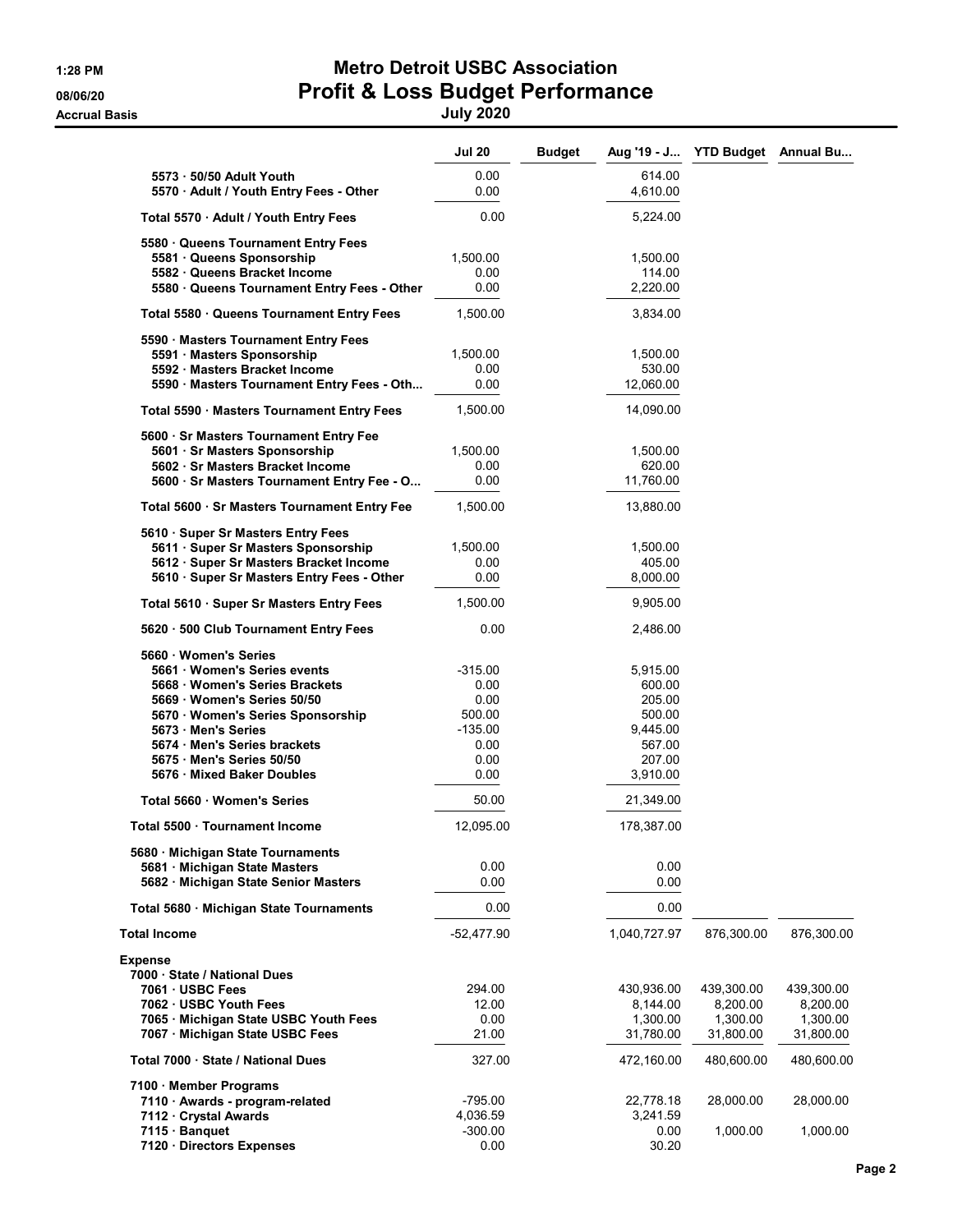**Accrual Basis** 

## 1:28 PM Metro Detroit USBC Association 08/06/20 08/06/20 Profit & Loss Budget Performance<br>
Accrual Basis<br>
July 2020

|                                          | <b>Jul 20</b> | <b>Budget</b> | Aug '19 - J | <b>YTD Budget</b> | <b>Annual Bu</b> |
|------------------------------------------|---------------|---------------|-------------|-------------------|------------------|
| 7125 · Hall of Fame Expenses             | $-3,546.50$   |               | 0.00        |                   |                  |
| 7135 · Bowling Showcase News             | 0.00          |               | 2,971.34    | 4,500.00          | 4,500.00         |
| 7140 · Promotion                         | 0.00          |               | 1,100.00    | 5,000.00          | 5,000.00         |
| 7145 · RVP Expenses                      | 21.25         |               | 170.00      | 500.00            | 500.00           |
| 7147 · Video / Bowling Showcase          | 32,400.00     |               | 18,233.00   | 20,000.00         | 20,000.00        |
| 7150 · Website Maintenance               | 0.00          |               | 420.00      |                   |                  |
| 7155 · Yearbook                          | 1,766.78      |               | 1,766.78    | 2,500.00          | 2,500.00         |
| 7160 Member Handbook                     | 0.00          |               | 2,000.00    | 2,000.00          | 2,000.00         |
| Total 7100 · Member Programs             | 33,583.12     |               | 52,711.09   | 63,500.00         | 63,500.00        |
| 7200 · Salaries & related expenses       |               |               |             |                   |                  |
| 7220 · Salaries & wages                  | 10,003.99     |               | 141,207.55  | 180,000.00        | 180,000.00       |
| 7221 · State Tourn Bracket Payroll       | $-12,657.00$  |               | 0.00        |                   |                  |
| 7223 · Video Production Payroll          | $-32,400.00$  |               | 0.00        |                   |                  |
| 7230 · Pension plan contributions        | 598.02        |               | 4,140.90    | 5,000.00          | 5,000.00         |
| 7240 · Employee Insurance                | 2,318.86      |               | 23,148.35   | 30,000.00         | 30,000.00        |
| 7245 · Retiree Insurance                 | 0.00          |               | 7,200.00    | 7,200.00          | 7,200.00         |
| 7250 · Payroll taxes                     | 1,981.94      |               | 21,355.50   | 22,000.00         | 22,000.00        |
| 7260 · Lane Inspectors Wages             | 0.00          |               | 0.00        | 6,000.00          | 6,000.00         |
| 7270 · Lane Certification Wages          | 0.00          |               | 1,492.00    | 4,000.00          | 4,000.00         |
| Total 7200 · Salaries & related expenses | $-30, 154.19$ |               | 198,544.30  | 254,200.00        | 254,200.00       |
| 7800 · Tournament Expenses               |               |               |             |                   |                  |
| 7810 · Women's Tournament Expenses       |               |               |             |                   |                  |
| 7811 Women's Tournament Prize List       | 0.00          |               | 23,246.00   |                   |                  |
| 7812 Women's Tournament Lineage          | 0.00          |               | 9,247.50    |                   |                  |
| 7813 · Women's Tournament Help           | 0.00          |               | 1,305.75    |                   |                  |
| 7814 Women's Tournament Printing         | 0.00          |               | 330.00      |                   |                  |
| 7815 · Women's Tournament Awards         | 407.93        |               | 407.93      |                   |                  |
| 7818 · Women's Tourn Squad Org/Misc      | 0.00          |               | 460.00      |                   |                  |
| 7819 · Women's Tourn Staff Support       | 1,891.20      |               | 1,891.20    |                   |                  |
| Total 7810 · Women's Tournament Expenses | 2,299.13      |               | 36,888.38   |                   |                  |
| 7820 Open Tournament Expenses            |               |               |             |                   |                  |
| 7821 Open Tournament Prize List          | 0.00          |               | 21,694.00   |                   |                  |
| 7822 · Open Tournament Lineage           | 0.00          |               | 7,800.00    |                   |                  |
| 7823 Open Tournament Help                | 0.00          |               | 1,305.75    |                   |                  |
| 7824 · Open Tournament Printing          | 0.00          |               | 330.00      |                   |                  |
| 7825 Open Tournament Awards              | 407.92        |               | 407.92      |                   |                  |
| 7828 Open Tournament Squad Org/Misc      | 0.00          |               | 360.00      |                   |                  |
| 7829 · Open Tournament Staff Support     | 1,676.80      |               | 1,676.80    |                   |                  |
| Total 7820 · Open Tournament Expenses    | 2,084.72      |               | 33,574.47   |                   |                  |
| 7840 · Senior Tournament Expenses        |               |               |             |                   |                  |
| 7844 · Senior Tournament Printing        | 0.00          |               | 110.00      |                   |                  |
| 7849 · Senior Tournament Staff Support   | 0.00          |               | 0.00        |                   |                  |
| Total 7840 · Senior Tournament Expenses  | 0.00          |               | 110.00      |                   |                  |
| 7850 · Junior Masters Expenses           |               |               |             |                   |                  |
| 7854 · Junior Masters Printing           | 0.00          |               | 110.00      |                   |                  |
| 7859 Junior Masters Staff Support        | 0.00          |               | 0.00        |                   |                  |
| Total 7850 · Junior Masters Expenses     | 0.00          |               | 110.00      |                   |                  |
| 7860 · Youth Tournament Expenses         |               |               |             |                   |                  |
| 7861 Youth Tournament Scholarships       | 0.00          |               | 9,750.00    |                   |                  |
| 7862 Youth Tournament Lineage            | 0.00          |               | 11,261.25   |                   |                  |
| 7863 · Youth Tournament Help             | 0.00          |               | 849.00      |                   |                  |
| 7864 · Youth Tournament Printing         | 0.00          |               | 110.00      |                   |                  |
| 7865 · Youth Tournament Awards           | 1,595.50      |               | 1,595.50    |                   |                  |
| 7867 Youth Tournament Banquet            | $-300.00$     |               | 0.00        |                   |                  |
| 7868 Youth Tournament Patches            | 0.00          |               | 1,254.87    |                   |                  |
| 7869 · Youth Tournament Staff Support    | 1,273.50      |               | 1,273.50    |                   |                  |
|                                          |               |               |             |                   |                  |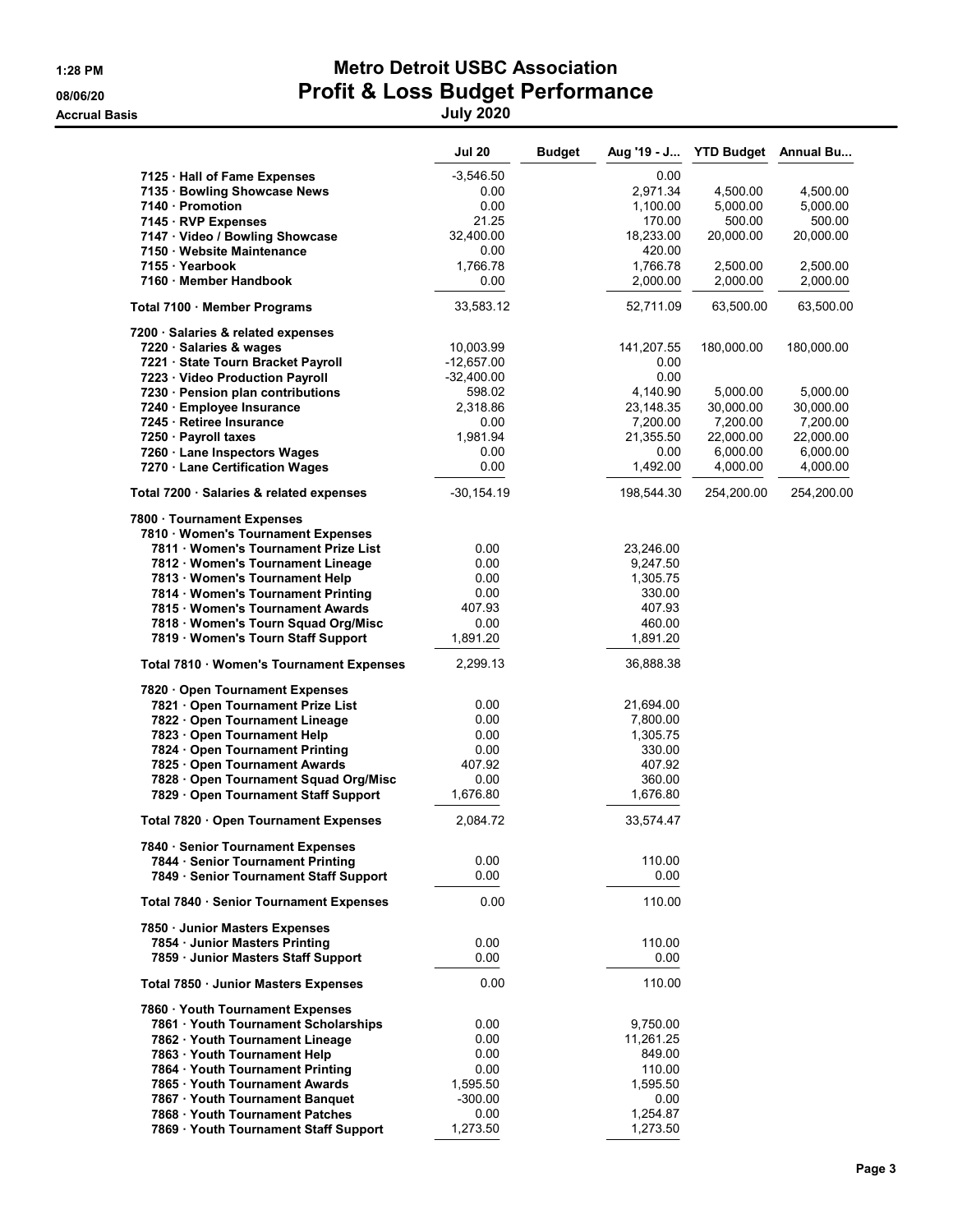### 1:28 PM Metro Detroit USBC Association 08/06/20 **Profit & Loss Budget Performance** Accrual Basis July 2020

|                                                                           | <b>Jul 20</b>  | <b>Budget</b>   | Aug '19 - J YTD Budget Annual Bu |  |
|---------------------------------------------------------------------------|----------------|-----------------|----------------------------------|--|
| Total 7860 · Youth Tournament Expenses                                    | 2,569.00       | 26,094.12       |                                  |  |
| 7870 · Adult / Youth Expenses                                             |                |                 |                                  |  |
| 7871 · Adult / Youth Scholarships                                         | 0.00           | 2,370.00        |                                  |  |
| 7872 · Adult / Youth Lineage                                              | 0.00           | 2,524.50        |                                  |  |
| 7873 · Adult / Youth Tournament Help                                      | 0.00           | 153.00          |                                  |  |
|                                                                           |                |                 |                                  |  |
| 7874 · Adult / Youth Printing                                             | 0.00           | 110.00          |                                  |  |
| 7879 · Adult / Youth Staff Support                                        | 252.80         | 252.80          |                                  |  |
| Total 7870 · Adult / Youth Expenses                                       | 252.80         | 5,410.30        |                                  |  |
| 7880 Queens Expenses                                                      |                |                 |                                  |  |
| 7881 Queens Prize List                                                    | 0.00           | 3,050.00        |                                  |  |
| 7882 Queens Lineage                                                       | 0.00           | 588.50          |                                  |  |
| 7884 Queens Printing                                                      | 0.00           | 110.00          |                                  |  |
| 7885 Queens Awards                                                        | 0.00           | 51.90           |                                  |  |
| 7889 Queens Staff Support                                                 | 77.50          | 77.50           |                                  |  |
| Total 7880 · Queens Expenses                                              | 77.50          | 3,877.90        |                                  |  |
| 7890 · Masters Expenses                                                   |                |                 |                                  |  |
| 7891 Masters Prize List                                                   | 0.00           | 11,600.00       |                                  |  |
| 7892 Masters Lineage                                                      | 0.00           | 1,842.50        |                                  |  |
| 7894 Masters Printing                                                     |                |                 |                                  |  |
|                                                                           | 0.00           | 110.00          |                                  |  |
| 7895 Masters Awards                                                       | 0.00           | 51.90           |                                  |  |
| 7899 · Masters Staff Support                                              | 364.50         | 364.50          |                                  |  |
| Total 7890 · Masters Expenses                                             | 364.50         | 13,968.90       |                                  |  |
| 7900 · Sr Masters Expenses                                                |                |                 |                                  |  |
| 7901 · Sr Masters Prize List                                              | 0.00           | 11,805.00       |                                  |  |
| 7902 · Sr Masters Lineage                                                 | 0.00           | 1,930.00        |                                  |  |
| 7904 · Sr Masters Printing                                                | 0.00           | 110.00          |                                  |  |
| 7905 · Sr Masters Awards                                                  | 0.00           | 51.90           |                                  |  |
| 7909 · Sr Masters Staff Support                                           | 343.00         | 343.00          |                                  |  |
| Total 7900 · Sr Masters Expenses                                          | 343.00         | 14,239.90       |                                  |  |
| 7910 · Super Sr Masters Expenses                                          |                |                 |                                  |  |
| 7911 · Super Sr Masters Prize List                                        | 0.00           | 7,500.00        |                                  |  |
| 7912 · Super Sr Masters Lineage                                           | 0.00           | 1,190.00        |                                  |  |
| 7914 · Super Sr Masters Printing                                          | 0.00           | 110.00          |                                  |  |
|                                                                           |                |                 |                                  |  |
| 7915 · Super Sr Masters Awards<br>7919 · Super Sr Masters Staff Support   | 0.00<br>280.00 | 51.90<br>280.00 |                                  |  |
|                                                                           |                |                 |                                  |  |
| Total 7910 · Super Sr Masters Expenses                                    | 280.00         | 9,131.90        |                                  |  |
| 7920 · 500 Club Expenses                                                  |                |                 |                                  |  |
| 7921 · 500 Club Prize List                                                | 0.00           | 1,320.00        |                                  |  |
| 7922 · 500 Club Lineage                                                   | 0.00           | 866.55          |                                  |  |
| 7923 - 500 Club Help                                                      | 0.00           | 66.00           |                                  |  |
| 7924 · 500 Club Printing                                                  | 0.00           | 110.00          |                                  |  |
| 7928 · 500 Club Squad Organizer                                           | 0.00           | 60.00           |                                  |  |
| 7929 · 500 Club Staff Support                                             | 165.00         | 165.00          |                                  |  |
| Total 7920 · 500 Club Expenses                                            | 165.00         | 2,587.55        |                                  |  |
| 7940 · Women's Series Expenses                                            |                |                 |                                  |  |
| 7941 · Women's Series Prize List                                          | 0.00           | 5,260.00        |                                  |  |
| 7942 · Women's Series Lineage                                             | 0.00           | 1,556.00        |                                  |  |
| 7943 · Women's Series Cup prize list                                      | 2,100.00       | 2,100.00        |                                  |  |
| 7947 Men's Series Prize List                                              | 0.00           | 6,000.00        |                                  |  |
|                                                                           | 0.00           | 2,100.00        |                                  |  |
| 7948 · Men's Series lineage                                               |                |                 |                                  |  |
| 7949 Men's Series Cup Prize List<br>7950 · WS/MS Mixed Doubles Prize List | 2,100.00       | 2,100.00        |                                  |  |
|                                                                           | 0.00           | 2,800.00        |                                  |  |
| Total 7940 · Women's Series Expenses                                      | 4,200.00       | 21,916.00       |                                  |  |
| Total 7800 · Tournament Expenses                                          | 12,635.65      | 167,909.42      |                                  |  |